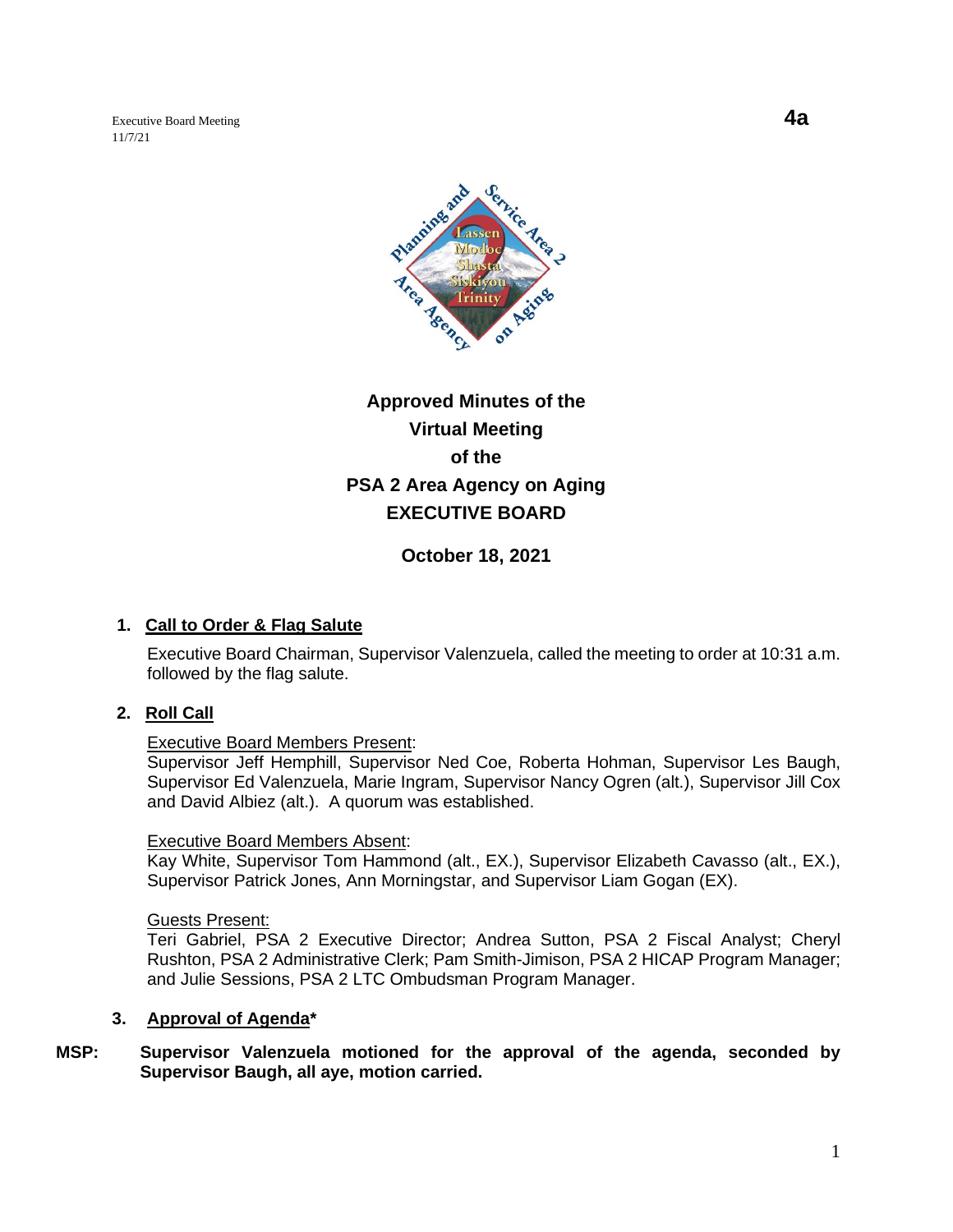### **4. Approval of Consent Agenda\***

- **MSP: Supervisor Baugh motioned for the approval of the consent agenda, seconded by Marie Ingram, all aye, motion carried.** 
	- **5. Open Session** No comment.

**6. Executive Board's Report**

No report.

### **7. Advisory Council Report**

Director Gabriel reported that Advisory Council Chairman, Clinton Davis, stated that he would be stepping down from his Chairman position as he currently has many time constraints which hinder his ability to attend meetings in representation of the Advisory Council. He asked to remain on the Advisory Council and expressed that he is pleased with the progress the council has made. Advisory Council Vice-Chairman, Nancy Quirus, will Chair the meetings until a new Chairman is elected in the spring. Advisory Council member, Marcia Anderson, will also attend meetings on behalf of PSA 2 Advisory Council until a permanent Chairman is named. In the interim, reports to the Executive Board will be presented by the Executive Director as submitted by the Advisory Council Secretary.

Director Gabriel reported that the Advisory Council last met on September 24<sup>th</sup>. The council continues to recruit members for the vacancies on the council, and efforts continue to seek members for the California Senior Legislature (CSL) in representation of PSA 2. CSL elections will take place in the spring as well. Food access and the impact of COVID-19 on the senior nutrition programs were also discussed. Advisory Council participation in the Request for Proposal process for Lassen County continues in addition to Fall Prevention efforts along with PSA 2's activity. Plans to review the Goals & Objectives for FY 2022/2023 are also being discussed in preparation for the Area Plan Update and members participated in the Hubs & Spokes Townhall meeting for the Master Plan for Aging. At their last meeting, there was a presentation by Shasta County's Healthy Brain Initiative related to Dementia and Alzheimer's Disease. The availability of CalFresh Disaster benefits was also addressed. Supervisor Valenzuela praised Mr. Davis' efforts as Chairman of the Advisory Council.

# **8. Executive Director's Report –** Teri Gabriel, Executive Director

# a. Update on Program Services due to COVID-19 Pandemic

 Director Gabriel reported that the annual virtual Nutrition Service Provider Meeting has been scheduled for October 27<sup>th</sup>. COVID-19 related matters impacting nutrition program services will be addressed as well as funding available to support nutrition programs. The use of CARES Act funding will also be addressed which is available until September 2022. COVID service unit data reporting will be addressed as new direction is coming from California Department of Aging (CDA). A reopening template will be available to nutrition service providers which was developed by the California Association of Area Agencies on Aging. Additional funding available to the nutrition service providers in response the COVID-19 includes the Consolidated Appropriations Act and the American Rescue Plan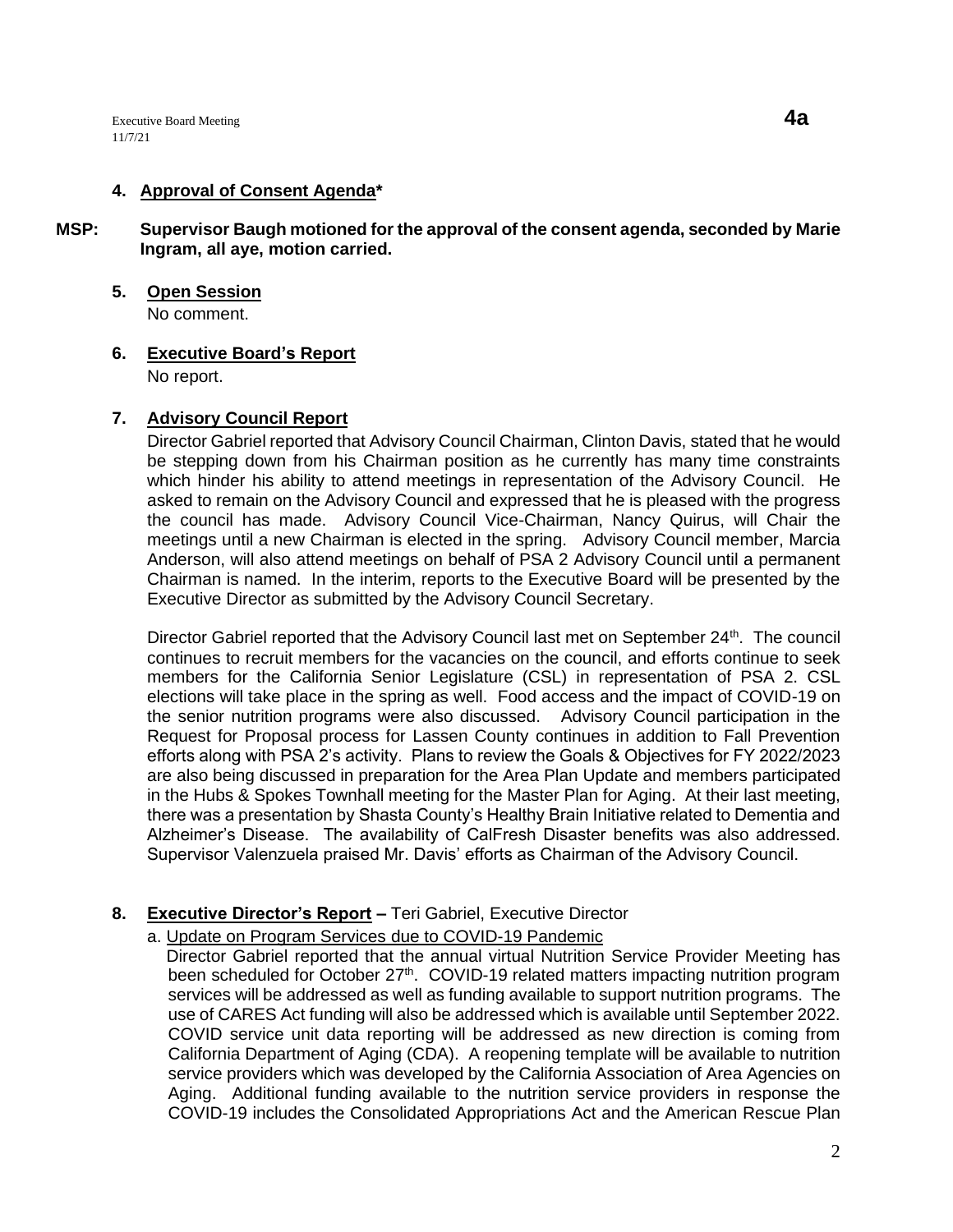Act. New menu guidance will also be presented which is required by the CDA and is related to the Dietary Guidelines for Americans.

Vaccine funding allocated by CDA has been used in Siskiyou County to support the Department of Public Health's vaccine hesitancy survey. PSA 2's funding allows for 7,000 surveys to be mailed out to older adults in rural and remote areas of the county. Survey results will be shared with the board as it becomes available. The remaining funding will be used in the other 4 counties in support of COVID-19 vaccine awareness. More guidance is due from CDA on the manner in which the Vaccine funding can be utilized.

Director Gabriel reported that efforts continue with the CHAT Program (Communication, Health, Aging and Technology). This project provides iPad tablets issued by AT&T to eligible older adults. Each tablet will include a 2-year data plan and free technical support will be provided. Program policies continue to be developed by CDA and efforts continue to identify eligible participants who are required to partake in a series of surveys verifying their need for social connection due to loneliness and isolation related to the pandemic.

Director Gabriel announced Medicare Annual Open Enrollment Period which started October 15 and ends December 7. Counseling continues to be conducted via telephone with some in-person counseling is provided upon request. Efforts continue to fill the Volunteer Coordinator position which is required by the state with interviews scheduled this week.

Director Gabriel reported that the Ombudsman Program continues to use CARES Act funding to increase advertising for the program via billboards. Billboard locations are determined by availability in the PSA 2 region. The KNOW ABUSE, REPORT ABUSE campaign logo will be used on the billboard along with statewide phone numbers to report elder abuse to the Ombudsman Program and Adult Protective Services. The PSA 2 Ombudsman Program is also preparing for the recruitment of a Program Manager due to the resignation of Julie Sessions. Ms. Sessions announced that she has accepted a position as a Licensed Clinical Social Worker with the Veterans Administration and her last day with the Ombudsman Program is October 28<sup>th</sup>. The Ombudsman Regional Coordinator will oversee the program until the Program Manager position is filled. Ms. Session's expressed her support of the Ombudsman Program and the upcoming changes to the program due to the pandemic and was honored to advocate for older adults in northern California. Ms. Sessions added that the Elder Abuse billboard should be up in Dorris (Siskiyou County) in two weeks and will be facing southbound traffic on Hwy 97.

### b. Update on Trinity Nutrition Services Program

Director Gabriel reported that plans continue to reestablish Congregate and Home Delivered Meal Services in the Weaverville area of Trinity County through the partnership of Church of the Nazarene and Dignity Health Connected Living. The AAA is in the process of recruiting for a Program Coordinator for the nutrition program and an interview has been scheduled for a promising candidate later in the week. Once the Program Coordinator is on board, training will be conducted as it relates to state funded nutrition programs, program participants will be identified, and a visit to the site will take place to prepare the location with appropriate documents, supplies and equipment necessary to support the Program Coordinator. A bank account will also be opened for depositing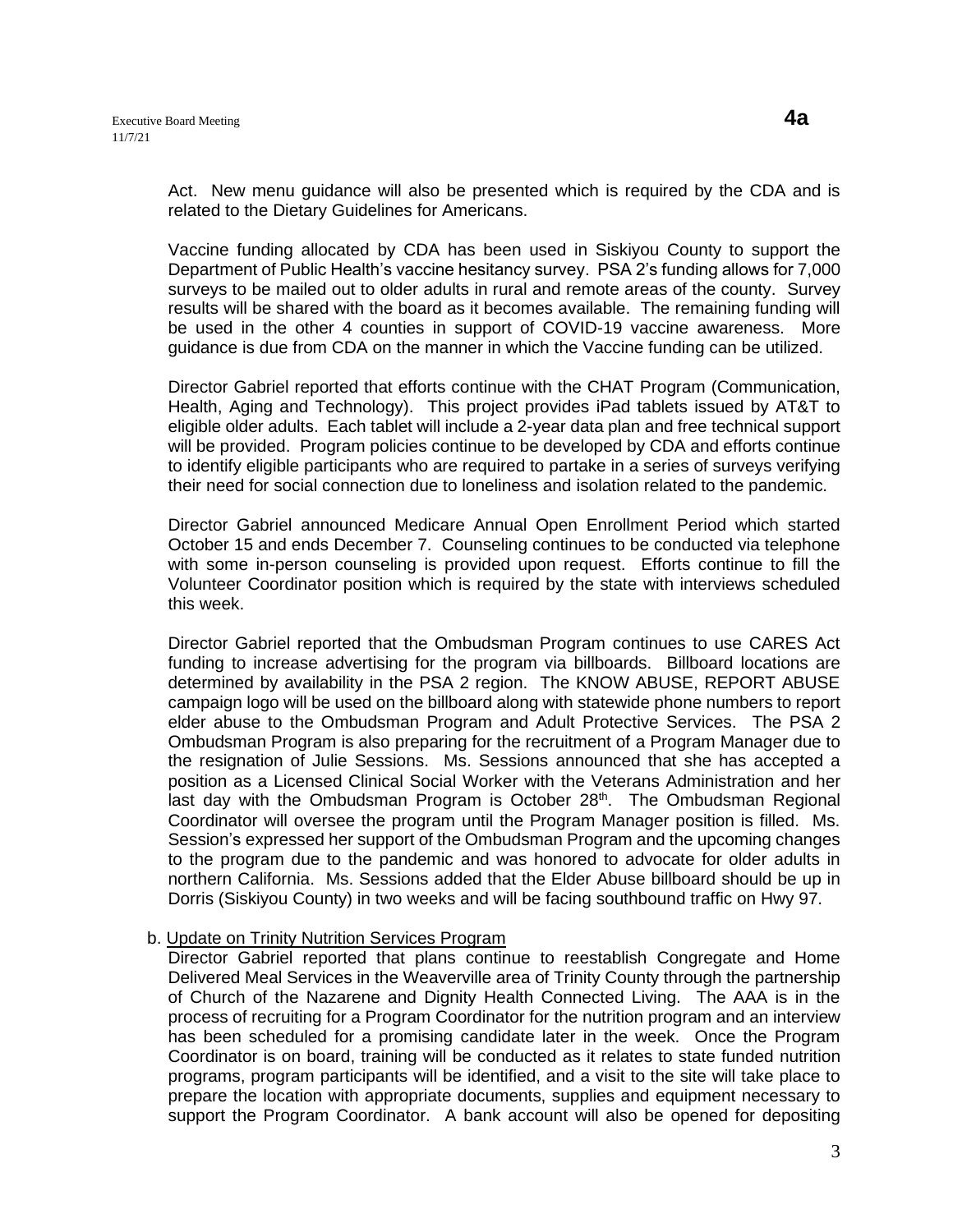donations and contributions in support of the program.

#### c. Update on Additional Funding from CDA

Director Gabriel reported that a contract Amendment 1 has been received from the state for FY 2021/2022 Area Plan funding. A decrease in funding to Congregate Meals is reflected and an increase to Home Delivered Meal and the Ombudsman Program funding is indicated. The contract amendment also includes the additional \$100,000 for the Administrative Budget in support of AAA operations.

In the coming weeks, contract Amendment 2 will be released to AAAs which includes Consolidated Appropriations Act funding. The funding will support Home Delivered Meal services in the amount of \$174,177 and the Ombudsman Program for Elder Abuse efforts in the amount of \$9,889 which will be used to expand bus stop signs in regions outside of Shasta County where bus stop signs are already in place.

Contract Amendment 3 is forthcoming from CDA which will include American Rescue Plan Act funding in the amount of \$47,733,534 statewide. Funding allocations to the AAAs are not currently available from the state. Funding will be available for COVID response to Title III B Supportive Services, C-1 Congregate Meals, C-2 Home Delivered Meals, III-D Health Promotion Services, III-E Family Caregiver Support Program and Title VII Elder Abuse efforts. This funding will be available for use until 2024. Amendment 3 will also include One-Time-Only funding which is available following the Close Out of the prior fiscal year.

Older Americans Recovery and Resiliency Act funding will also be released from CDA. No information is available from CDA on the allocation to AAAs. CDA will be consulting with the CA Association of Area Agencies on Aging for the use of this funding. Funding will be available in response to the pandemic. A portion of the funding will be available to permanently support nutrition services programs. One-time-only infrastructure funding will also be available in support of nutrition services programs by replacing vehicles, kitchen equipment and dining supplies. Fall prevention program funding will also be included with this funding.

### d. Other Agency Activity

Director Gabriel reported that all 5 counties are being served by the Dignity at Home Fall Prevention Program. The funding to provide fall prevention equipment to eligible participants is available until March 2022. Increased advertising, word-of-mouth, referrals from community partners, county agencies and hospitals have all helped to link participants to this service. Shower benches, shower wands and toilet seat risers continue to be the most requested equipment distributed to program participants to help prevent falls in the home.

Director Gabriel provided an update to the proposed release of funding from CDA to the AAAs. A test process has been developed by CDA to eliminate the need to submit monthly requests for funding. This process will also streamline the release of funding to AAAs by initiating an electronic transfer of funds to AAAs. Also being considered is the advanced release of funding to AAAs. Per the Welfare and Institutions Code, up to 1/6 of the total fiscal year's contacted funding can be released to AAAs. This would eliminate the need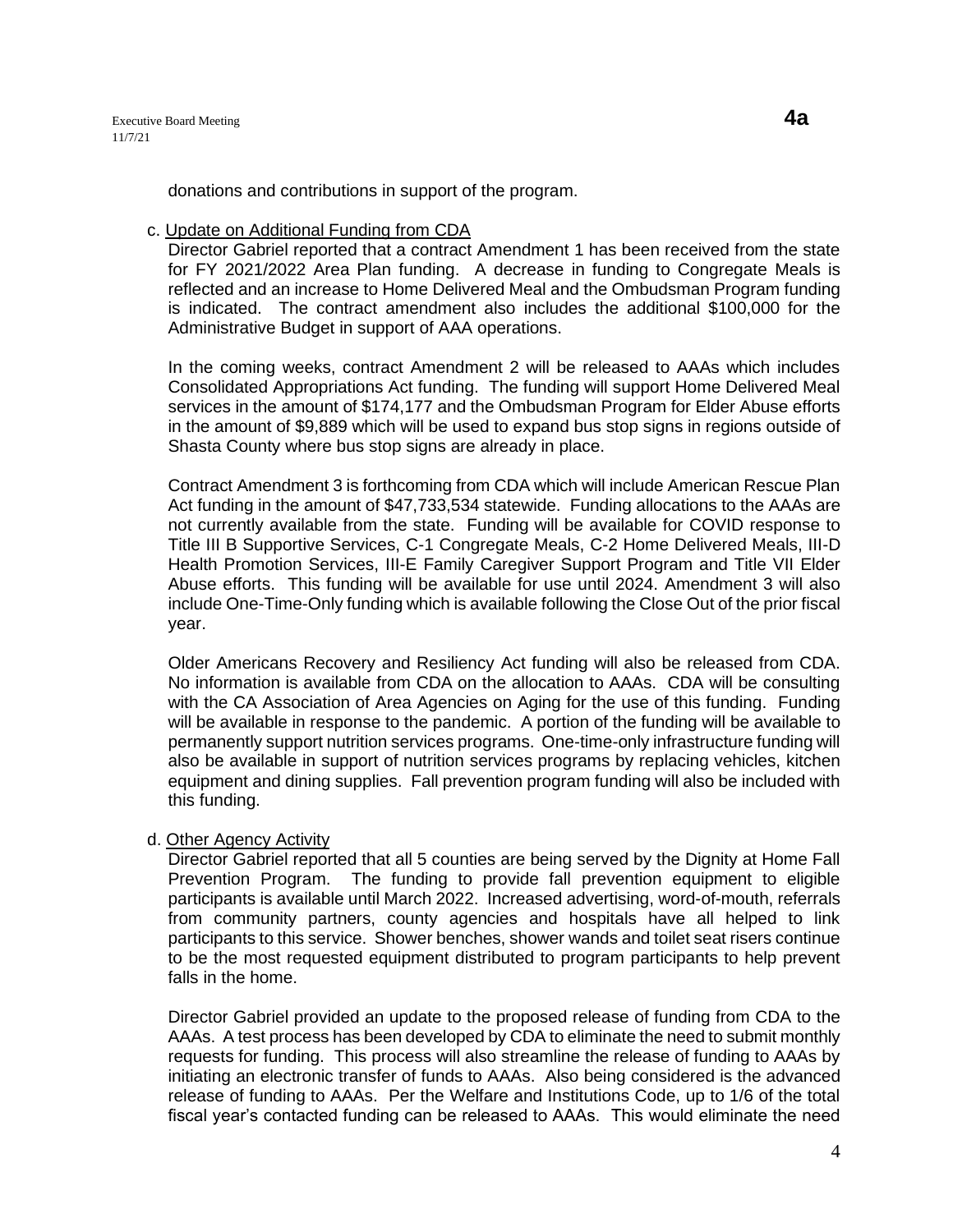to wait for monthly expense reimbursements by both the AAA and contracted service providers.

Director Gabriel reported that a Senior Resource Directory is being developed in Modoc Co. with CARES Act funding. Shasta and Siskiyou Counties currently have a Senior Resource Directory available and directories will also be developed in Trinity and Lassen County. Hard copy resource directories have proven to be useful for older adults who may not have access to online resource services.

Director Gabriel reported that after the last meeting, PSA 2's bank account with Banner Bank was easily converted to an interest-bearing account which is required by the state. The current rate is .02%. Any interest accrued over the amount of \$500 will need to be returned to the state.

Upon inquiry from Supvr. Cox, Director Gabriel explained that the vaccine hesitancy surveys in Siskiyou Co. can be completed by family members of older adults as well, if the addressee is deceased. Additional surveys can be provided by PSA 2 or Siskiyou Co. Public Health upon request.

# **9. Approval of Request for Proposal (RFP) Review Committee's Funding Recommendation for Lassen County Contract Period FY 2021 – 2024\***

Director Gabriel reported that the RFP Review Committee met virtually on October  $7<sup>th</sup>$  to review one eligible application submitted by Big Valley 50 Plus. Although Lassen Senior Services applied for the funding, it was determined that their applications were ineligible for further review due to missing information. A current audit is required for organizations not currently contracted with PSA 2, Authorized Signatory Forms were lacking for all programs, emailed budget spreadsheets were not received by PSA 2 prior to the deadline, Budget Signature pages lacked authorized signatures, and numerous budget concerns existed including program budgets that did not balance and which displayed inconsistent demonstration of required match for each program. Dave Wallace, CPA, who worked closely with PSA 2 in the past regarding Lassen Senior Services, verified PSA's concerns with their RFP applications and agreed the applications could not be considered further in the process. Big Valley 50 Plus applied for \$21,000 in C-2 Home Delivered Meal Program funding. Due to the pandemic, Home Delivered Meal services have expanded for Big Valley 50 Plus, and current program participants are requesting additional meals as well.

Supervisor Ogren added that, after much discussion, the RFP Review Committee would accept this proposal to support Big Valley 50 Plus's expansion in services and even offered more funding to the program which they did not accept due to the required match. The RFP Review Committee was satisfied with the proposed services which they felt could be delivered well above required standards and at the level the program participants deserve. The committee feels Big Valley 50 Plus will do a fine job in delivering these services to their community. Director Gabriel added that this program routinely exceeds the number of meals served beyond that which is funded by PSA 2. The RFP Review Committee also learned of the challenges in providing nutrition program services in a remote and isolated region. The costs to deliver meals, as well as the cost to receive raw food to provide the meal service, were also considered. This program goes above and beyond to bring nutrition services to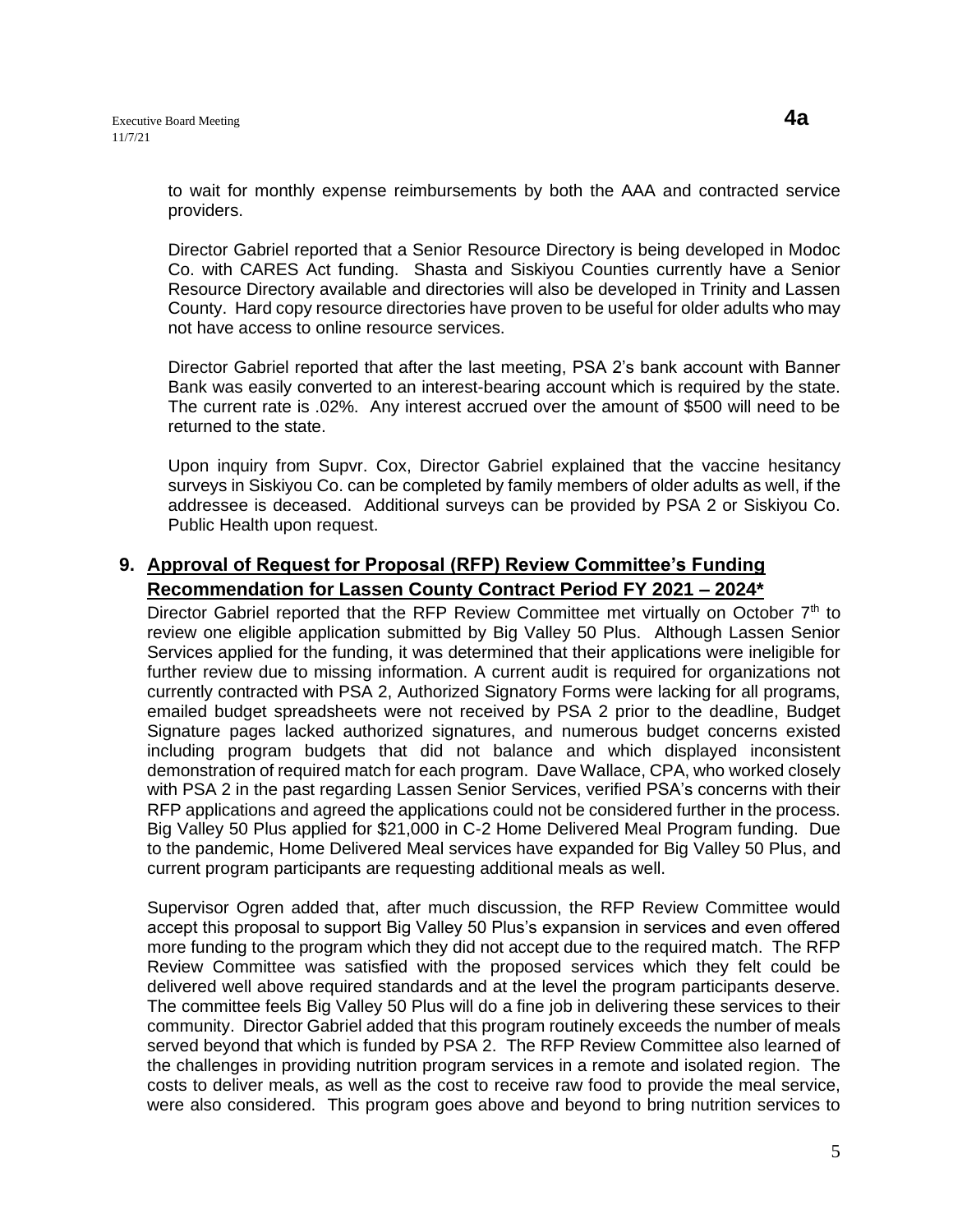their program participants and, during the routine monitoring process, has had no significant findings in the review of program requirements. Supervisor Hemphill agreed that Big Valley 50 Plus is doing a great job with what they have and in consideration of their remote location.

### **MSP: Supervisor Hemphill motioned to approve the RFP Review Committee's Funding Recommendation for Lassen County Contract Period FY 2021-2024 to Big Valley 50 Plus in the amount of \$21,000 for Home Delivered Meal funding, seconded by Marie Ingram, all aye, motion carried.**

Director Gabriel added that the Appeals Process is the next step in the RFP process. After that period, she would like to contact the Director of Lassen County Health and Human Services who expressed an interest in providing Congregate and Home Delivered Meals in the county. Their staff was unable to follow through with the application process due to the recent fires and related shelter activity in the region. With the concern that allocated Lassen County funding may not be spent this fiscal year, and the challenges posed by a late start of a second RFP process this year, Director Gabriel requested the Board's support in speaking with Lassen County Health and Human Services (HHS) to consider a temporary arrangement in delivering nutrition services to help spend down the funding this fiscal year. Marie Ingram supported to idea to avoid returning unspent funding [to the state] when there could be an opportunity to provide program services. Director Gabriel will bring feedback to the board following the conversation with Lassen Co. HHS. Supervisor Hemphill supported the conversation as he is aware of the services needed in the communities. Supervisor Valenzuela supported developing a Plan B to provide services in these situations and agreed with fellow board members to support Direct Gabriel in initiating the conversation as proposed.

### **10. Approval of Revised FY 2021/2022 County Match\***

Director Gabriel explained that the display provided in the board packet reflects each counties' contribution for required County Match to support AAA operations and includes the increase of \$100,000 in Administrative funding from the CDA. The preestablished County Match formula has been applied to determine the level of additional County Match payable from each county due to the administrative funding increase. For reference, the attachment provided the level of County Match approved by the board in their May 2021 meeting and paid to date by each county. The right column demonstrates the balance due from each county.

Upon inquiry from Board Member Davis Albiez, Director Gabriel explained that each county Auditor's Office makes a payment to the AAA in support of administrative operations as required in the contract with CDA.

**MSP: Supervisor Valenzuela motioned to approve the Revised FY 2021/2022 County Match, seconded by Supervisor Hemphill, all aye, motion carried.**

### **11. Approval of Proposed FY 2021/2022 AAA Administrative Salary Schedule\***

Director Gabriel explained that with the additional Administrative funding, the AAA is able to meet the minimum wage increase requirements which affect the upper level staff salaries such as the Program Managers and the Executive Director. The salary schedule presented also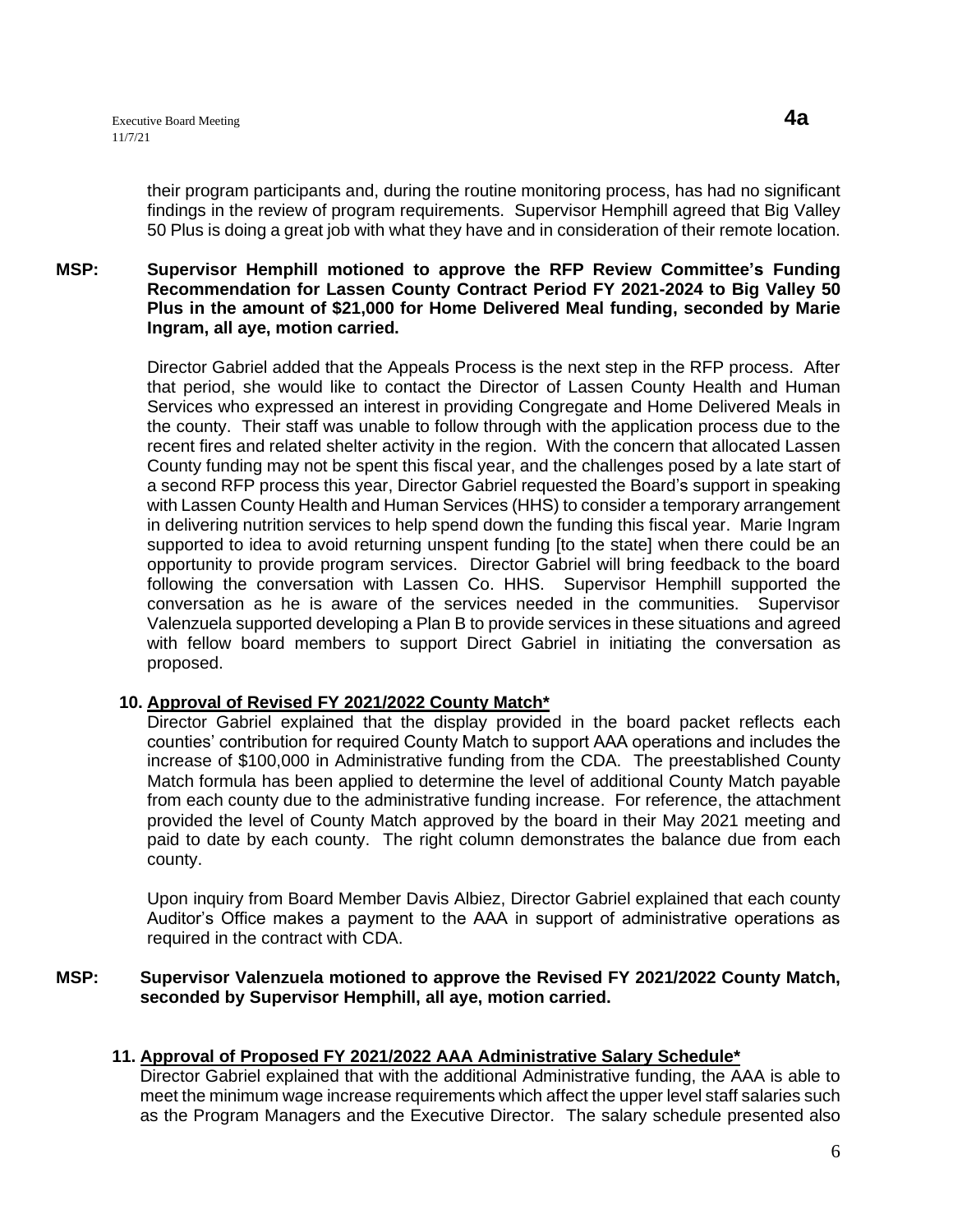is recruited.

reflects the addition of an Administrative Supervisor position which will take on much of the administrative work which is currently being shared by the Administrative Clerk and the Executive Director. The proposed salary schedule also includes a change to the Administrative Clerk III's position to Program Coordinator III B / Clerk due to the level of III B program support required of the position. The Program Coordinator / Clerk is also proposed as the Administrative Clerk is currently administering program services for the Dignity at Home Fall Prevention Program. The reclassification of the Fiscal Analyst position to Fiscal Manager is also in the proposed Administrative Salary Schedule. This position was previously a management position; however, with the increase in minimum wage and the lack of available administrative funding at the time, the position was downgraded to an analyst position although the fiscal management and oversight responsibilities for the position did not change. The Fiscal Manager position better reflects the responsibilities of the position. The shift in the Manager positions impacts the Executive Director's salary which is based on a standard 3.5% above Step 5 of the Manager positions across the board. An effort is being made to consolidate salaries throughout the Administrative, HICAP and Ombudsman program salary schedules. With the departure of the Ombudsman Program Manager, the salary for the HICAP Program Manager will need to be adjusted as a new Ombudsman Program Manager

- **MSP: Supervisor Cox motioned to Approval of Proposed FY 2021/2022 AAA Administrative Salary Schedule, seconded by Supervisor Baugh, all aye, motion carried.** 
	- **12. Approval of Proposed FY 2021/2022 AAA Administrative Budget and Budget Narrative\***  Director Gabriel explained that the proposed AAA Administrative Budget and Budget Narrative reflect all that was presented previously in the AAA salary schedule. Other related payroll expenses and health benefits are reflected in the budget presented.

### **MSP: Marie Ingram motioned to approve the Proposed FY 2021/2022 AAA Administrative Budget and Budget Narrative, seconded by Roberta Hohman, all aye, motion carried.**

### **13. Approval of Proposed FY 2021/2022 HICAP Budget and Budget Narrative\***

Director Gabriel explained that there were no salary schedule adjustments presented for the HICAP Program since the board approved that schedule in the previous meeting. The budget reflects the adjustment to the Program Manager's position as mentioned earlier and the Receptionist salary has been adjusted since this position includes some counseling responsibilities as well. These adjustments are also due to the minimum wage increase effective in January 2022. The proposed budget also reflects an increase in hours for the HICAP Counselor in Modoc County. Additional counseling hours are needed to fill the gap due to the recent retirement of a long-time volunteer counselor.

### **MSP: Supervisor Valenzuela motioned to approve the Proposed FY 2021/2022 HICAP Budget and Budget Narrative, seconded by Supervisor Cox, all aye, motioned carried.**

### **14. Approval of Proposed FY 2021/2022 Ombudsman Program Salary Schedule\***

Director Gabriel addressed the proposed Ombudsman Program Salary Schedule which reflects an increase to the Ombudsman Program Manager position due to the January 2022 Minimum Wage Increase.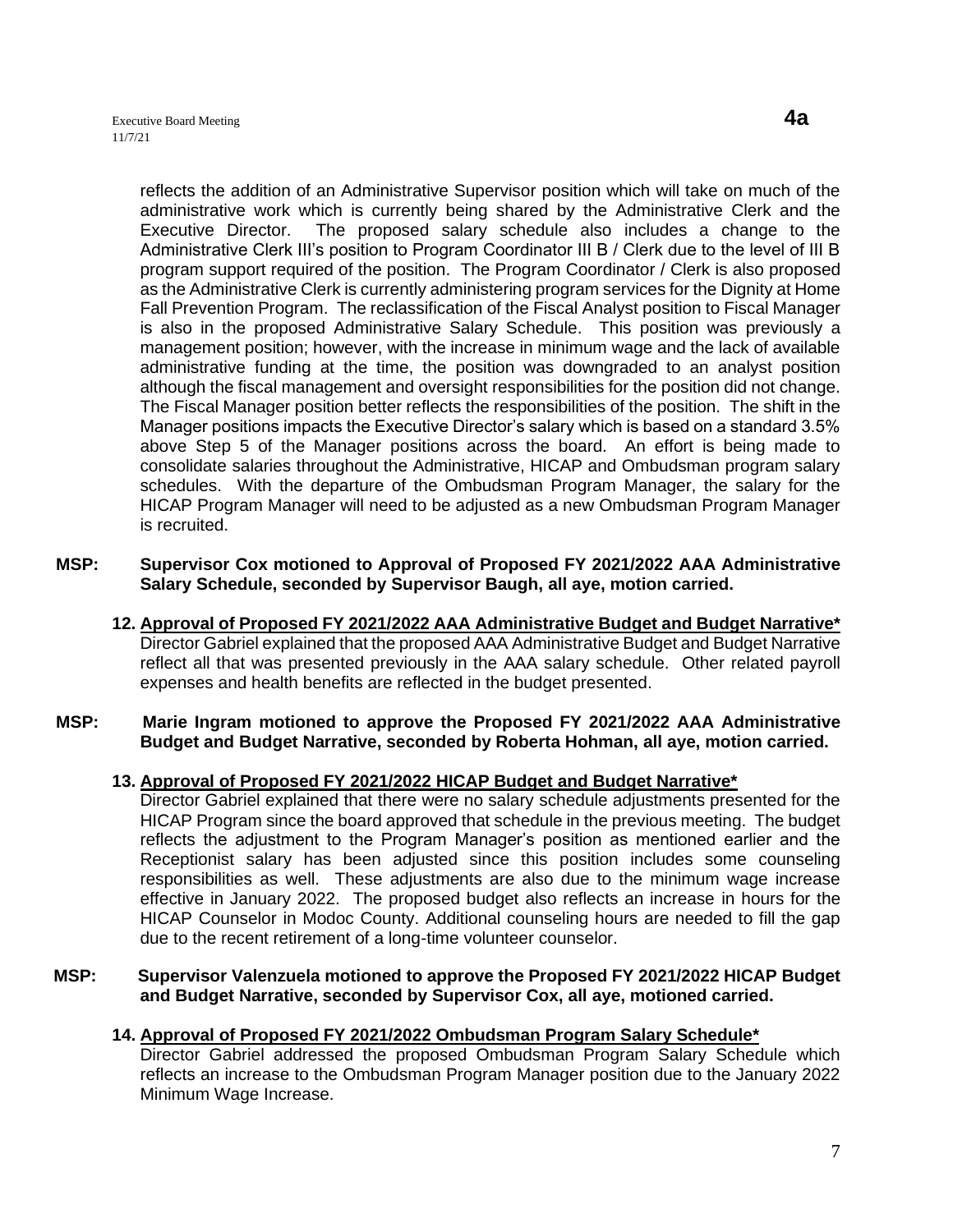### **MSP: Supervisor Coe motioned to approve the Proposed FY 2021/2022 Ombudsman Program Salary Schedule, seconded by Marie Ingram, all aye, motion carried.**

### **15. Approval of Proposed FY 2021/2022 Ombudsman Program Budget and Budget Narrative \***

Director Gabriel stated that the proposed Ombudsman Program Budget and Budget Narrative reflect the increase to the Program Manager's salary and the narrative reflects payroll and benefit adjustments related to that salary adjustment.

**MSP: Supervisor Valenzuela motioned to approve the Proposed FY 2021/2022 Ombudsman Program Budget and Budget Narrative, seconded by Marie Ingram, all aye, motion carried.**

### **16. Approval to Establish a Tri-Counties Bank Account in Support of the Trinity Nutrition Services Program\***

Director Gabriel explained that as efforts continue to reestablish nutrition services in Trinity Co., a bank account with Tri-Counties Bank will be necessary for the Program Coordinator – Nutrition to regularly deposit donations, contributions, and fundraised dollars in support of the program. A Tri-Counties Bank is relocated near the meal distribution site in Weaverville and a branch is located adjacent to the PSA 2 Administrative Office in Yreka. The funds deposited are considered program income and shall be used to support the program. Funds will be collected by the Executive Director and deposited into PSA 2's Banner Bank account to help cover expenses for the nutrition program. As with the Banner Bank account, Siskiyou Co. Executive Board members and the Executive Director shall act as authorized account representatives for the Tri-Counties Bank. There is no Banner Bank in Weaverville.

**MSP: Supervisor Cox motioned to approve a Tri-Counties Bank Account in Support of the Trinity Nutrition Services Program, seconded by Supervisor Baugh, all aye, motion carried.**

### **17. Discussion on CDA Aging HUB Initiative and Town Hall Meetings**

Director Gabriel revisited CDA's Hubs & Spokes Initiative as a follow up to the link to CDA's website which was provided to the board after their last meeting. The website provides a link to the Rural and Remote Townhall Meeting which was held on September  $28<sup>th</sup>$  in which Director Gabriel was asked to represent PSA 2 and its rural and remote service area. PSA 2 was one of three rural AAAs presenting and it was noted that existing challenges are similar in relation to services provided to their communities. Director Gabriel addressed the structure of the AAA being formed under a Joint Powers Agreement comprised of 5 counties, contacted vs. direct program services, the opportunities to expand outreach efforts and hire additional program staff with increased program funding. Key challenges were also addressed in the presentation including the lack of sufficient program funding to provide adequate services for the growing unmet needs of older adults, insufficient housing due to the lack of affordable housing and due to displacement caused by the natural disasters suffered in our region. The short fall in caregiver services and the widening gap between those eligible for In Home Supportive Services vs. those able to afford paid caregiver services was also an expressed concern. Transportation remains one of the greatest unmet needs in our region for older adults in need of reaching specialized healthcare services which may only be available beyond county and state lines. The lack of Medicare Advantage Plans and limited Long-Term